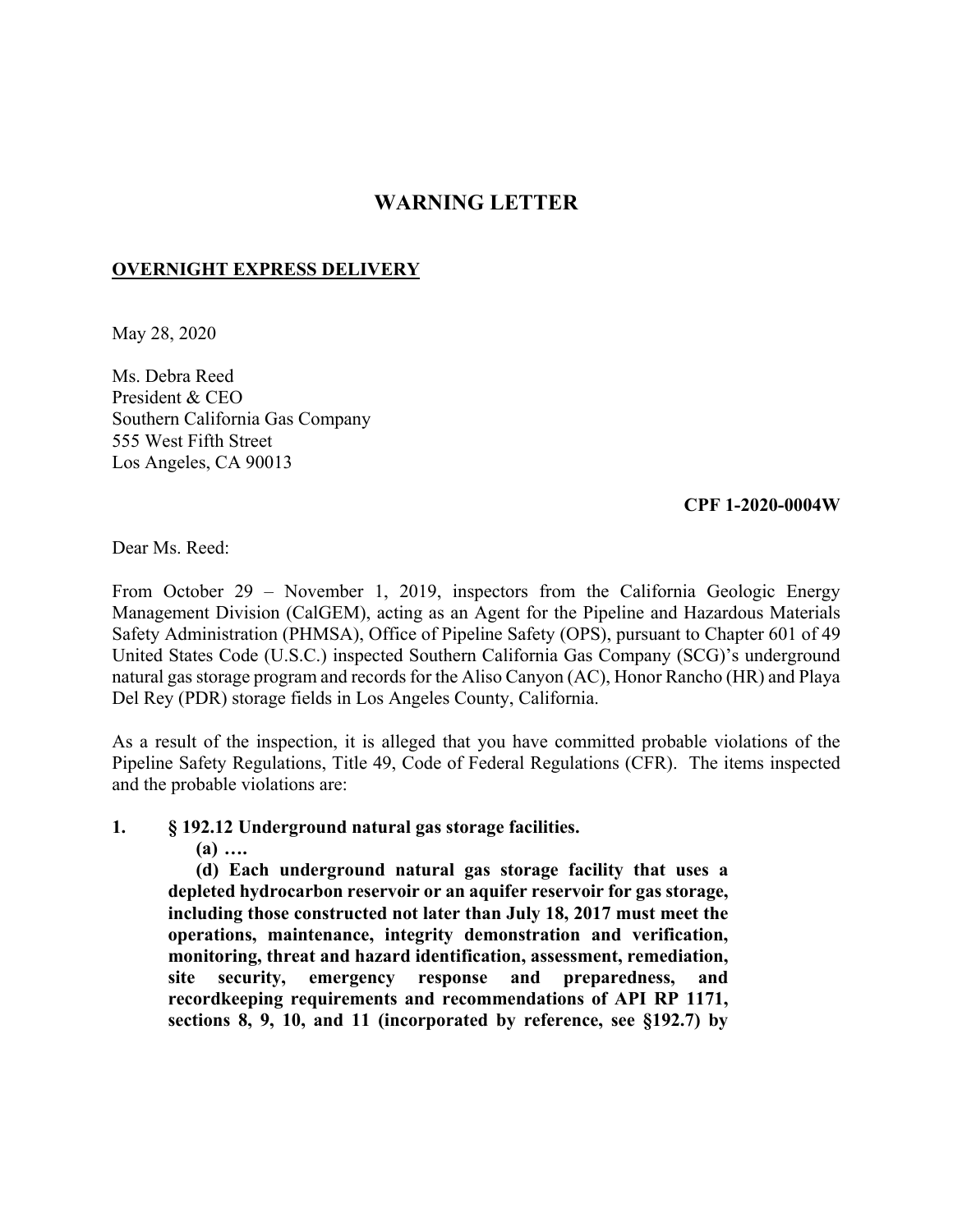## **January 18, 2018.1**

SCG failed to meet the applicable requirements and recommendations of API RP 1171, Section 8. Specifically, SCG's records did not show that plugged and abandoned third party wells were included in its assessments in accordance with API RP 1171, Section 8.3.2 Data Sources (Section 8.3.2).

Section 8.3.2 states in part:

The operator shall use available information such as performance data collected through the field history, operations and maintenance (O&M) activities, geotechnical data such as well logs, engineering data, and completion reports to determine susceptibility to threat and hazard-related events and to assess threat and hazard interaction.

At the time of the inspection, SCG's records did not address plugged and abandoned third-party wells. Therefore, SCG failed to meet the requirements of Section 8.3.2.

### **2. § 192.12 Underground natural gas storage facilities.**

**(a) …** 

**(d) Each underground natural gas storage facility that uses a depleted hydrocarbon reservoir or an aquifer reservoir for gas storage, including those constructed not later than July 18, 2017 must meet the operations, maintenance, integrity demonstration and verification, monitoring, threat and hazard identification, assessment, remediation, site security, emergency response and preparedness, and recordkeeping requirements and recommendations of API RP 1171, sections 8, 9, 10, and 11 (incorporated by reference, see §192.7) by January 18, 2018.** 

SCG failed to meet the applicable requirements and recommendations of API RP 1171, Section 9. Specifically, SCG's records did not demonstrate that site specific characteristics of the reservoir and wells were all accounted for as required by API RP 1171, Section 9.2.1, Integrity Maintenance (Section 9.2.1).

Section 9.2.1 states in part:

1

The operator shall maintain functional integrity of storage wells and reservoirs. Storage wells and reservoirs can have different characteristics resulting in unique requirements in approaching integrity demonstration, verification, and monitoring.

<sup>&</sup>lt;sup>1</sup> The final rule, Pipeline Safety: Safety of Underground Natural Gas Storage Facilities, 85 FR 8104 (February 12, 2020), revised § 192.12. The requirement cited in this Warning Letter is still present but is now codified in  $§$  192.12(b)(2).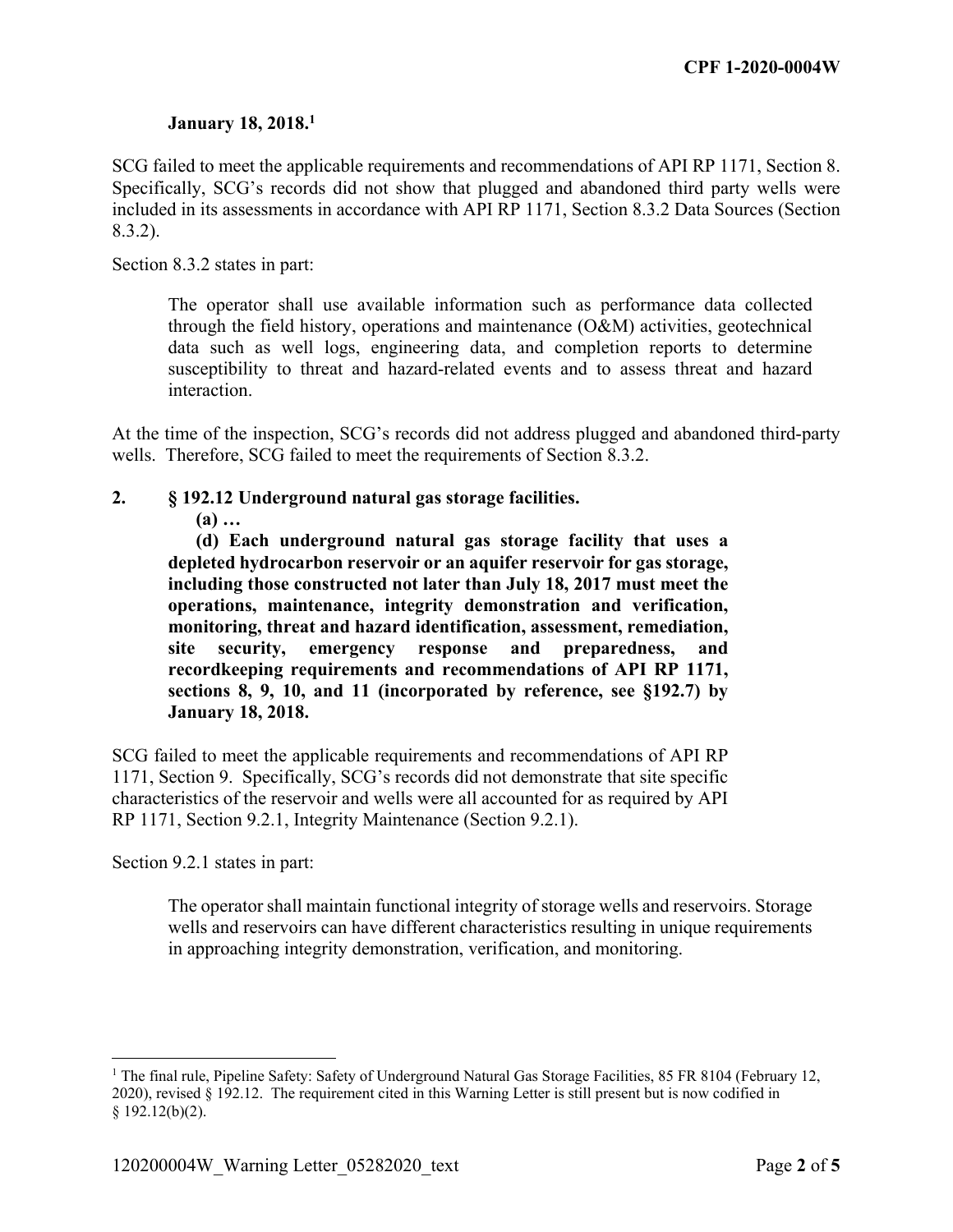SCG's records insufficiently addressed site specific characteristics amongst the reservoir compartments and fault blocks, along with the characteristics of wells, including construction, integrity testing and workover histories. Those unique characteristics were insufficiently incorporated into risk calculations, rankings and risk mitigation protocols contained within the operator's risk management plans (RMPs) submitted to CalGEM on April 1, 2019. Therefore, SCG failed to meet the requirements of Section 9.2.1.

## **3. § 192.12 Underground natural gas storage facilities.**

**(a) ….** 

**(d) Each underground natural gas storage facility that uses a depleted hydrocarbon reservoir or an aquifer reservoir for gas storage, including those constructed not later than July 18, 2017 must meet the operations, maintenance, integrity demonstration and verification, monitoring, threat and hazard identification, assessment, remediation, site security, emergency response and preparedness, and recordkeeping requirements and recommendations of API RP 1171, sections 8, 9, 10, and 11 (incorporated by reference, see § 192.7) by January 18, 2018.** 

SCG failed to meet the applicable requirements and recommendations of API RP 1171, Section 9. Specifically, SCG failed to request third-party well integrity evaluation data, as required by API RP 1171, Section 9.3.1 Well Integrity Evaluation (Section 9.3.1).

Section 9.3.1 states in part:

The operator shall evaluate the mechanical integrity of each active well, including each third-party well, that penetrates the storage reservoir and buffer zone or areas influenced by storage operations.

Well integrity evaluation methods typically used by operators include but are not limited to review of design, completion, and well work records, wellhead and downhole inspection, well pressure monitoring and testing, and gas sampling.

The operator shall request well integrity evaluation data from third-party well owner/operators following the frequency established using conclusions from the risk assessment.

Active well mechanical integrity evaluations shall include initial and subsequent evaluations as determined using the risk assessment and the information derived from the initial evaluation

During the inspection, SCG was asked to provide records showing that they had requested thirdparty well integrity information. SCG could not provide any records documenting that they requested this information. Therefore, SCG failed to meet the requirements of Section 9.3.1.

#### **4. § 192.12 Underground natural gas storage facilities. (a) …**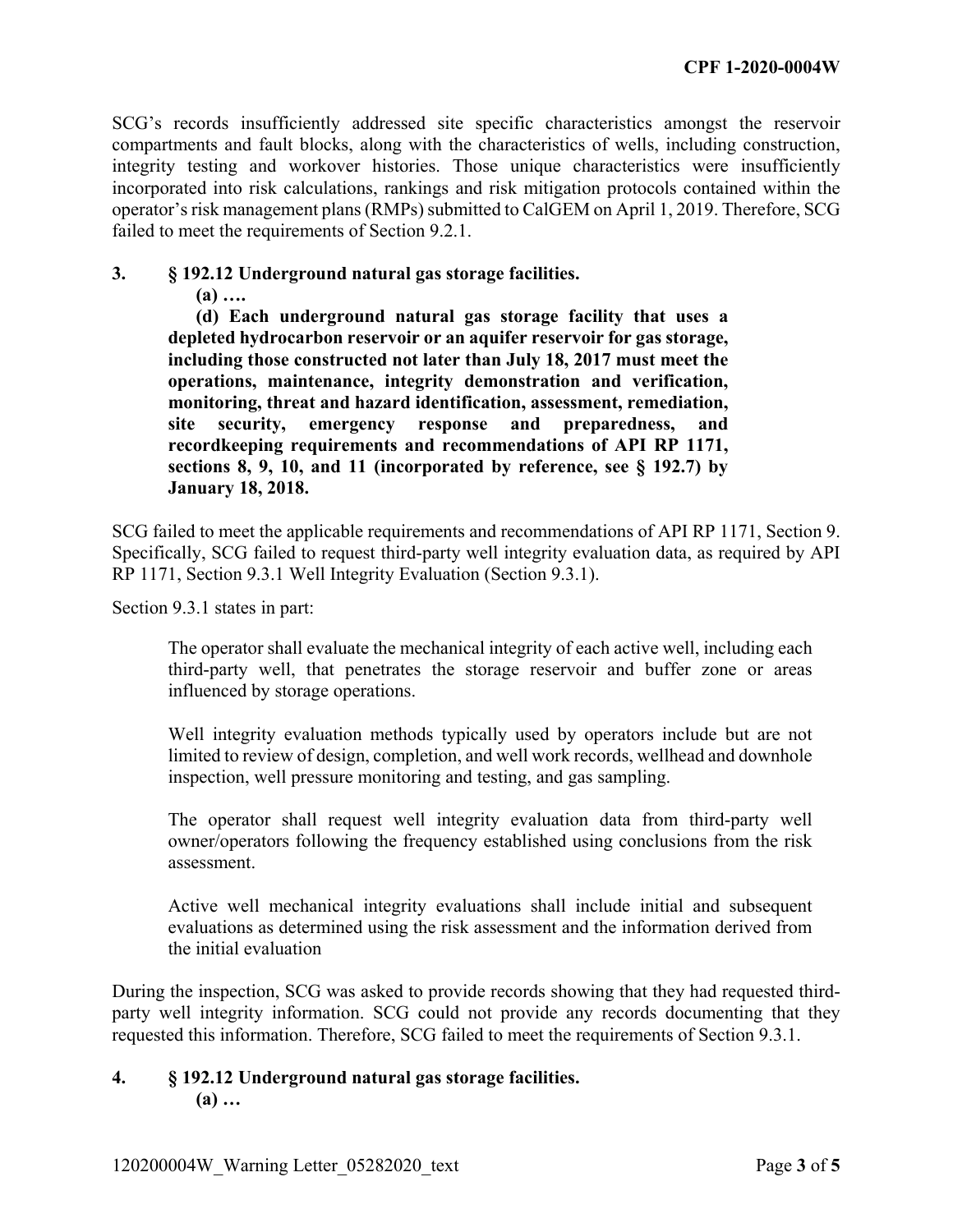**(d) Each underground natural gas storage facility that uses a depleted hydrocarbon reservoir or an aquifer reservoir for gas storage, including those constructed not later than July 18, 2017 must meet the operations, maintenance, integrity demonstration and verification, monitoring, threat and hazard identification, assessment, remediation, site security, emergency response and preparedness, and recordkeeping requirements and recommendations of API RP 1171, sections 8, 9, 10, and 11 (incorporated by reference, see §192.7) by January 18, 2018.** 

SCG failed to meet the applicable requirements and recommendations of API RP 1171, Section 9. Specifically, SCG failed to demonstrate that it evaluated each occurrence of annular gas that exceeded operator defined threshold levels in accordance with API RP 1171, Section 9.3.2, Well Integrity Monitoring (Section 9.3.2).

Section 9.3.2 states in part:

The operator shall evaluate each annular gas occurrence that exceeds operator- or regulatory-defined threshold levels determined from well integrity evaluation and from risk assessment.

During the inspection, SCG was unable to provide documentation of the evaluation of each occurrence of annular gas that exceeded operator-defined threshold levels. Therefore, SCG failed to meet the requirements of Section 9.3.2.

#### **5. § 192.12 Underground natural gas storage facilities.**

**(a) …** 

**(d) Each underground natural gas storage facility that uses a depleted hydrocarbon reservoir or an aquifer reservoir for gas storage, including those constructed not later than July 18, 2017 must meet the operations, maintenance, integrity demonstration and verification, monitoring, threat and hazard identification, assessment, remediation, site security, emergency response and preparedness, and recordkeeping requirements and recommendations of API RP 1171, sections 8, 9, 10, and 11 (incorporated by reference, see §192.7) by January 18, 2018.** 

SCG failed to meet the applicable requirements and recommendations of API RP 1171, Section 9. Specifically, SCG failed to document the notable corrosion on the WEZU C2A wellhead during its monthly inspections conducted in accordance with API RP 1171, Section 9.3.2.

Section 9.3.2 states in part, "The operator shall visually inspect each wellhead assembly at least annually for leaks."

During the field inspection, CalGEM observed and photographed significant corrosion on a valve flange on well WEZU C2A. CalGEM also established that SCG performs monthly visual wellhead